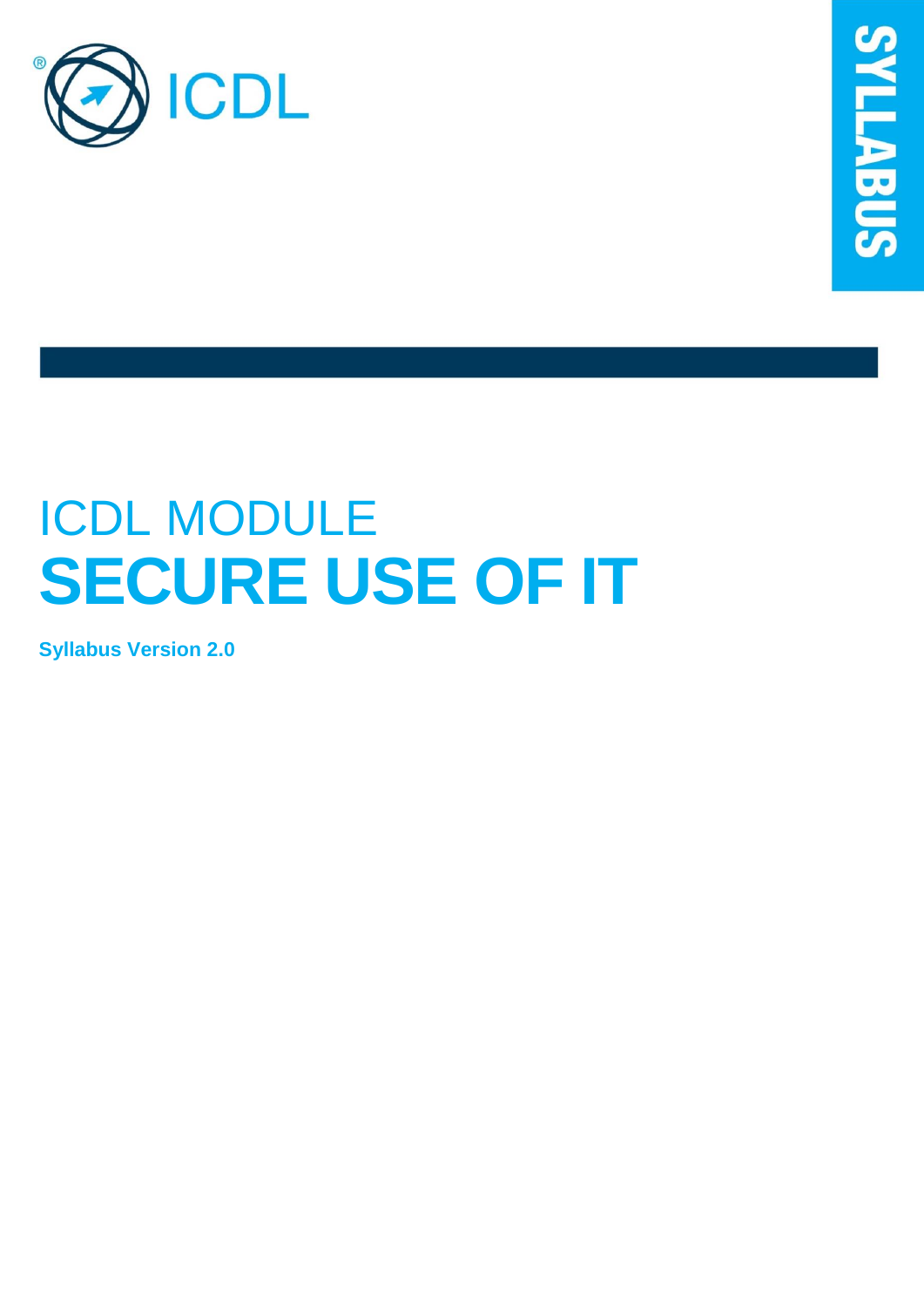#### **Purpose**

This document details the syllabus for the Secure Use of IT module. The syllabus describes, through learning outcomes, the knowledge and skills that a candidate for the Secure Use of IT module should possess. The syllabus also provides the basis for the theory and practice-based test in this module.

#### **Copyright © 1997 - 2015 ICDL Foundation**

All rights reserved. No part of this publication may be reproduced in any form except as permitted by ICDL Foundation. Enquiries for permission to reproduce material should be directed to ICDL Foundation.

#### **Disclaimer**

Although every care has been taken by ICDL Foundation in the preparation of this publication, no warranty is given by ICDL Foundation, as publisher, as to the completeness of the information contained within it and neither shall ICDL Foundation be responsible or liable for any errors, omissions, inaccuracies, loss or damage whatsoever arising by virtue of such information or any instructions or advice contained within this publication. Changes may be made by ICDL Foundation at its own discretion and at any time without notice.

ICDL Foundation is a registered business name of The European Computer Driving Licence Foundation Limited. International Computer Driving Licence, ICDL and related logos are all registered Trade Marks of The European Computer Driving Licence Foundation Limited. All rights reserved.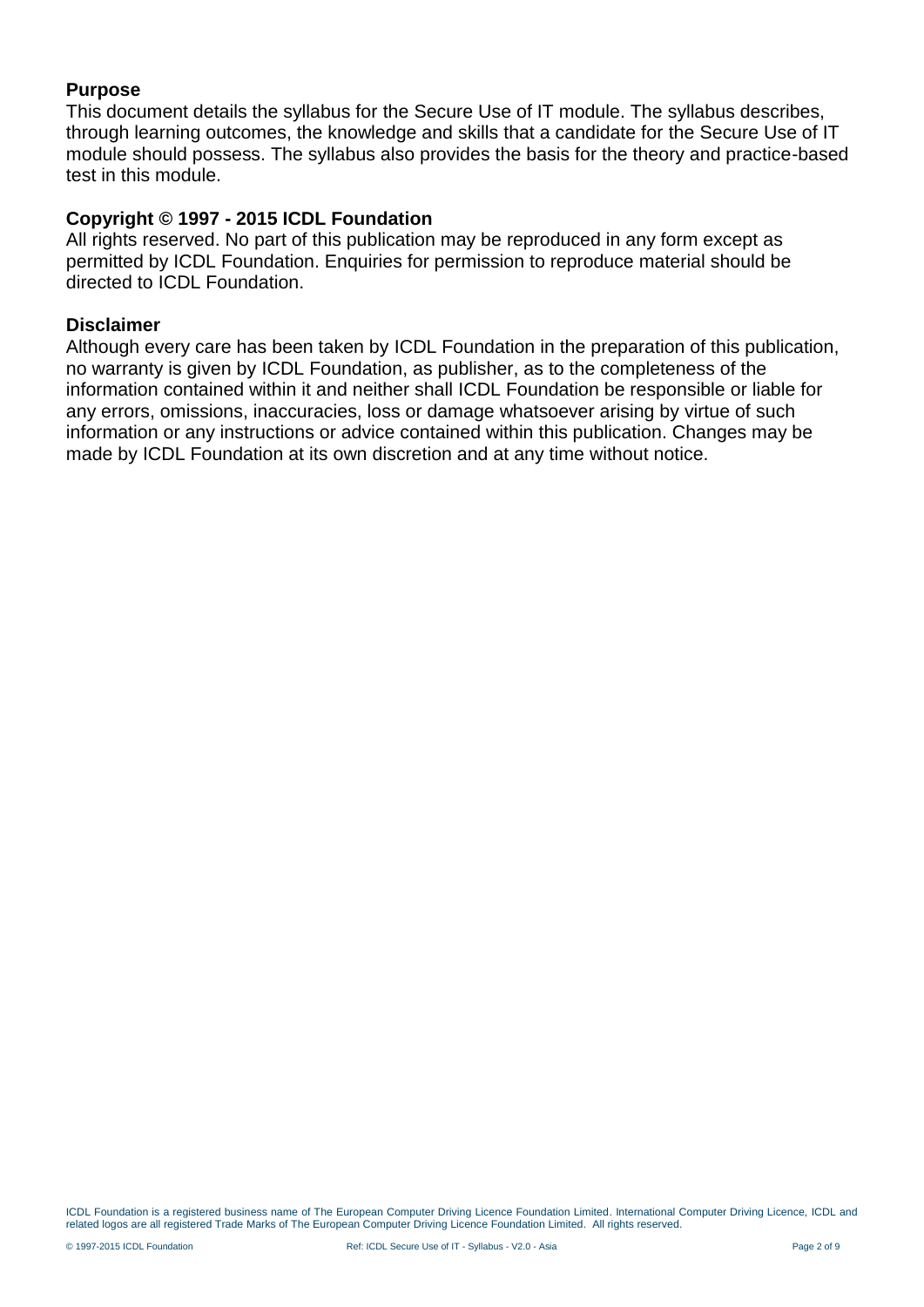## **Secure Use of IT Module**

This module sets out concepts relating to the secure use of ICT in daily life and skills used to maintain a secure network connection, use the Internet safely and securely, and manage data and information appropriately.

### **Module Goals**

Successful candidates will be able to:

- Understand the importance of keeping information and data secure, and identify common data/privacy protection, retention and control principles.
- Recognise threats to personal security from identity theft and potential threats to data from using cloud computing.
- Be able to use passwords and encryption to secure files and data.
- Understand the threat of malware and be able to protect a computer, device or network from malware and address malware attacks.
- Recognise common network and wireless security types and be able to use personal firewalls and personal hotspots.
- Protect a computer or device from unauthorised access and be able to safely manage and update passwords.
- Use appropriate web browser settings and understand how to authenticate websites and browse the web securely.
- Understand communication security issues that can arise from using e-mail, social networks, voice over Internet protocol, instant messaging and mobile devices.
- Back up and restore data to local and cloud storage locations and delete and dispose of data and devices securely.

| <b>CATEGORY</b>            | <b>SKILL SET</b>         | REF.  | <b>TASK ITEM</b>                                                                                                   |
|----------------------------|--------------------------|-------|--------------------------------------------------------------------------------------------------------------------|
| <b>1 Security Concepts</b> | 1.1 Data Threats         | 1.1.1 | Distinguish between data and information.                                                                          |
|                            |                          | 1.1.2 | Understand the terms cybercrime, hacking.                                                                          |
|                            |                          | 1.1.3 | Recognise malicious, accidental threats to<br>data from individuals, service providers,<br>external organisations. |
|                            |                          | 1.1.4 | Recognise threats to data from<br>extraordinary circumstances like: fire,<br>floods, war, earthquake.              |
|                            |                          | 1.1.5 | Recognise threats to data from using cloud<br>computing like: data control, potential loss<br>of privacy.          |
|                            | 1.2 Value of Information | 1.2.1 | Understand basic characteristics of<br>information security like: confidentiality,<br>integrity, availability.     |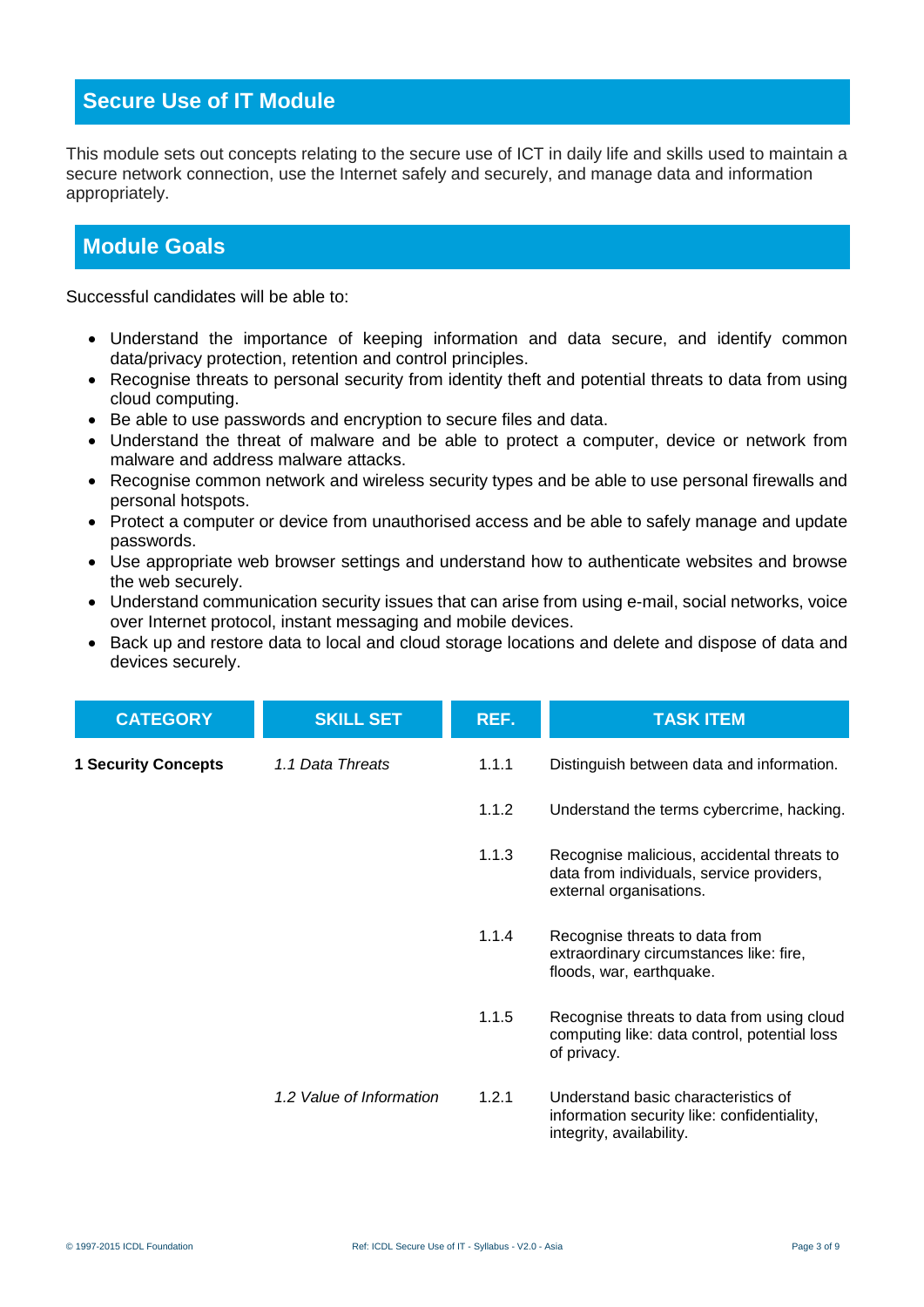| <b>CATEGORY</b> | <b>SKILL SET</b>      | REF.  | <b>TASK ITEM</b>                                                                                                                                                      |
|-----------------|-----------------------|-------|-----------------------------------------------------------------------------------------------------------------------------------------------------------------------|
|                 |                       | 1.2.2 | Understand the reasons for protecting<br>personal information like: avoiding identity<br>theft, fraud, maintaining privacy.                                           |
|                 |                       | 1.2.3 | Understand the reasons for protecting<br>workplace information on computers and<br>devices like: preventing theft, fraudulent<br>use, accidental data loss, sabotage. |
|                 |                       | 1.2.4 | Identify common data/privacy protection,<br>retention and control principles like:<br>transparency, legitimate purposes,<br>proportionality.                          |
|                 |                       | 1.2.5 | Understand the terms data subjects and<br>data controllers and how data/privacy<br>protection, retention and control principles<br>apply to them.                     |
|                 |                       | 1.2.6 | Understand the importance of adhering to<br>guidelines and policies for ICT use and<br>how to access them.                                                            |
|                 | 1.3 Personal Security | 1.3.1 | Understand the term social engineering<br>and its implications like: unauthorised<br>computer and device access, unauthorised<br>information gathering, fraud.        |
|                 |                       | 1.3.2 | Identify methods of social engineering like:<br>phone calls, phishing, shoulder surfing.                                                                              |
|                 |                       | 1.3.3 | Understand the term identity theft and its<br>implications: personal, financial, business,<br>legal.                                                                  |
|                 |                       | 1.3.4 | Identify methods of identity theft like:<br>information diving, skimming, pretexting.                                                                                 |
|                 | 1.4 File Security     | 1.4.1 | Understand the effect of enabling/disabling<br>macro security settings.                                                                                               |
|                 |                       | 1.4.2 | Understand the advantages, limitations of<br>encryption. Be aware of the importance of<br>not disclosing or losing the encryption<br>password, key, certificate.      |
|                 |                       | 1.4.3 | Encrypt a file, folder, drive.                                                                                                                                        |
|                 |                       | 1.4.4 | Set a password for files like: documents,                                                                                                                             |

spreadsheets, compressed files.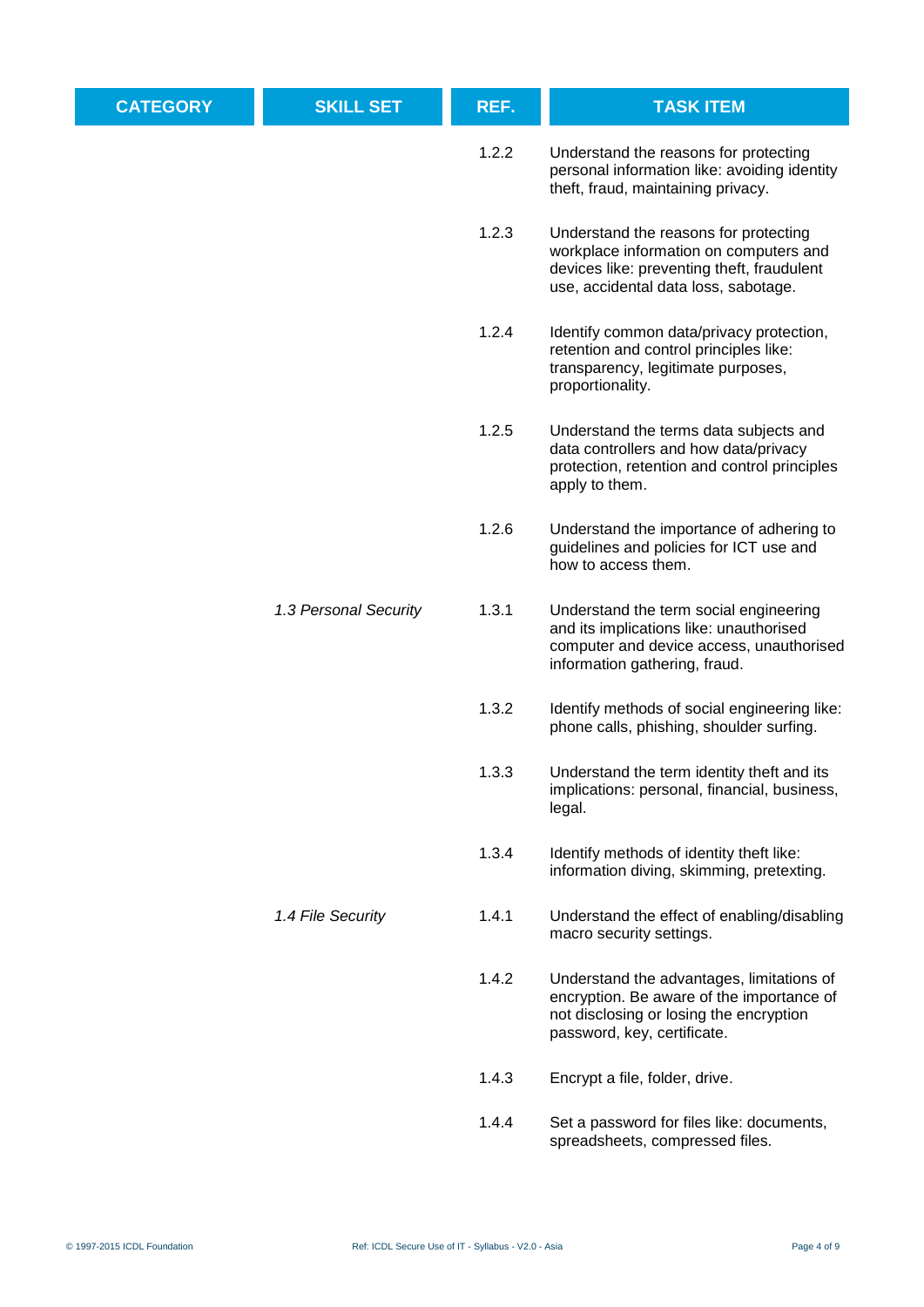| <b>CATEGORY</b>           | <b>SKILL SET</b>                | REF.  | <b>TASK ITEM</b>                                                                                                                                                                                                    |
|---------------------------|---------------------------------|-------|---------------------------------------------------------------------------------------------------------------------------------------------------------------------------------------------------------------------|
| 2 Malware                 | 2.1 Types and Methods           | 2.1.1 | Understand the term malware. Recognise<br>different ways that malware can be<br>concealed on computers and devices like:<br>Trojans, rootkits, backdoors.                                                           |
|                           |                                 | 2.1.2 | Recognise types of infectious malware and<br>understand how they work like: viruses,<br>worms.                                                                                                                      |
|                           |                                 | 2.1.3 | Recognise types of data theft, profit<br>generating/extortion malware and<br>understand how they work like: adware,<br>ransomware, spyware, botnets, keystroke<br>logging, diallers.                                |
|                           | 2.2 Protection                  | 2.2.1 | Understand how anti-virus software works<br>and its limitations.                                                                                                                                                    |
|                           |                                 | 2.2.2 | Understand that anti-virus software should<br>be installed on computers and devices.                                                                                                                                |
|                           |                                 | 2.2.3 | Understand the importance of regularly<br>updating software like: anti-virus, web<br>browser, plug-in, application, operating<br>system.                                                                            |
|                           |                                 | 2.2.4 | Scan specific drives, folders, files using<br>anti-virus software. Schedule scans using<br>anti-virus software.                                                                                                     |
|                           |                                 | 2.2.5 | Understand the risks of using obsolete and<br>unsupported software like: increased<br>malware threats, incompatibility.                                                                                             |
|                           | 2.3 Resolving and<br>Removing   | 2.3.1 | Understand the term quarantine and the<br>effect of quarantining infected/suspicious<br>files.                                                                                                                      |
|                           |                                 | 2.3.2 | Quarantine, delete infected/suspicious files.                                                                                                                                                                       |
|                           |                                 | 2.3.3 | Understand that a malware attack can be<br>diagnosed and resolved using online<br>resources like: websites of operating<br>system, anti-virus, web browser software<br>providers, websites of relevant authorities. |
| <b>3 Network Security</b> | 3.1 Networks and<br>Connections | 3.1.1 | Understand the term network and<br>recognise the common network types like:<br>local area network (LAN), wireless local<br>area network (WLAN), wide area network<br>(WAN), virtual private network (VPN).          |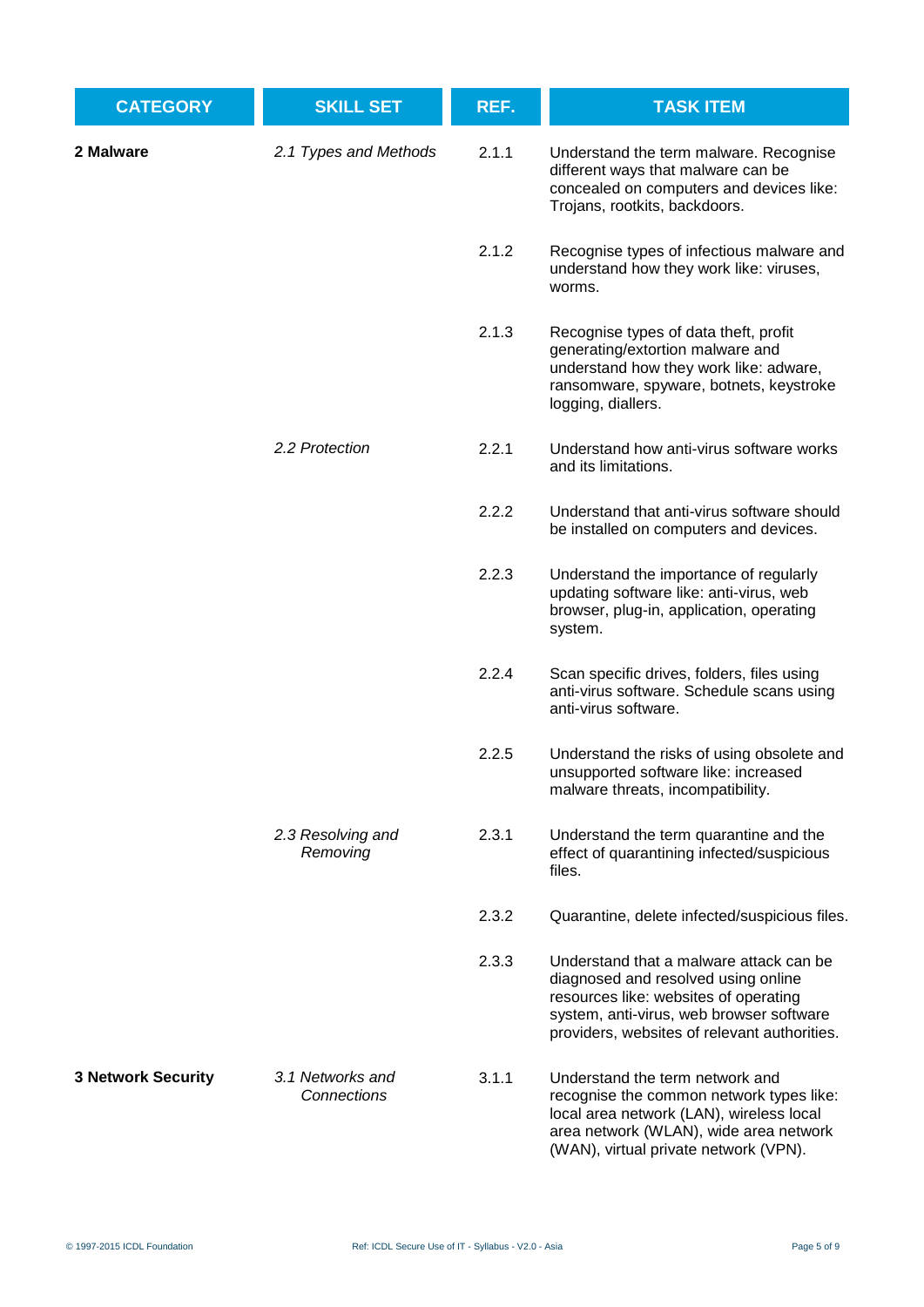| <b>CATEGORY</b>         | <b>SKILL SET</b>      | REF.  | <b>TASK ITEM</b>                                                                                                                                                                                                                                                              |
|-------------------------|-----------------------|-------|-------------------------------------------------------------------------------------------------------------------------------------------------------------------------------------------------------------------------------------------------------------------------------|
|                         |                       | 3.1.2 | Understand how connecting to a network<br>has implications for security like: malware,<br>unauthorised data access, maintaining<br>privacy.                                                                                                                                   |
|                         |                       | 3.1.3 | Understand the role of the network<br>administrator in managing authentication,<br>authorisation and accounting, monitoring<br>and installing relevant security patches and<br>updates, monitoring network traffic, and in<br>dealing with malware found within a<br>network. |
|                         |                       | 3.1.4 | Understand the function, limitations of a<br>firewall in personal, work environment.                                                                                                                                                                                          |
|                         |                       | 3.1.5 | Turn a personal firewall on, off. Allow, block<br>an application, service/feature access<br>through a personal firewall.                                                                                                                                                      |
|                         | 3.2 Wireless Security | 3.2.1 | Recognise different options for wireless<br>security and their limitations like: Wired<br>Equivalent Privacy (WEP), Wi-Fi Protected<br>Access (WPA) / Wi-Fi Protected Access 2<br>(WPA2), Media Access Control (MAC)<br>filtering, Service Set Identifier (SSID)<br>hiding.   |
|                         |                       | 3.2.2 | Understand that using an unprotected<br>wireless network can lead to attacks like:<br>eavesdroppers, network hijacking, man in<br>the middle.                                                                                                                                 |
|                         |                       | 3.2.3 | Understand the term personal hotspot.                                                                                                                                                                                                                                         |
|                         |                       | 3.2.4 | Enable, disable a secure personal hotspot,<br>and securely connect, disconnect devices.                                                                                                                                                                                       |
| <b>4 Access Control</b> | 4.1 Methods           | 4.1.1 | Identify measures for preventing<br>unauthorised access to data like: user<br>name, password, PIN, encryption, multi-<br>factor authentication.                                                                                                                               |
|                         |                       | 4.1.2 | Understand the term one-time password<br>and its typical use.                                                                                                                                                                                                                 |
|                         |                       | 4.1.3 | Understand the purpose of a network<br>account.                                                                                                                                                                                                                               |
|                         |                       | 4.1.4 | Understand that a network account should<br>be accessed through a user name and<br>password and locked, logged off when not<br>in use.                                                                                                                                        |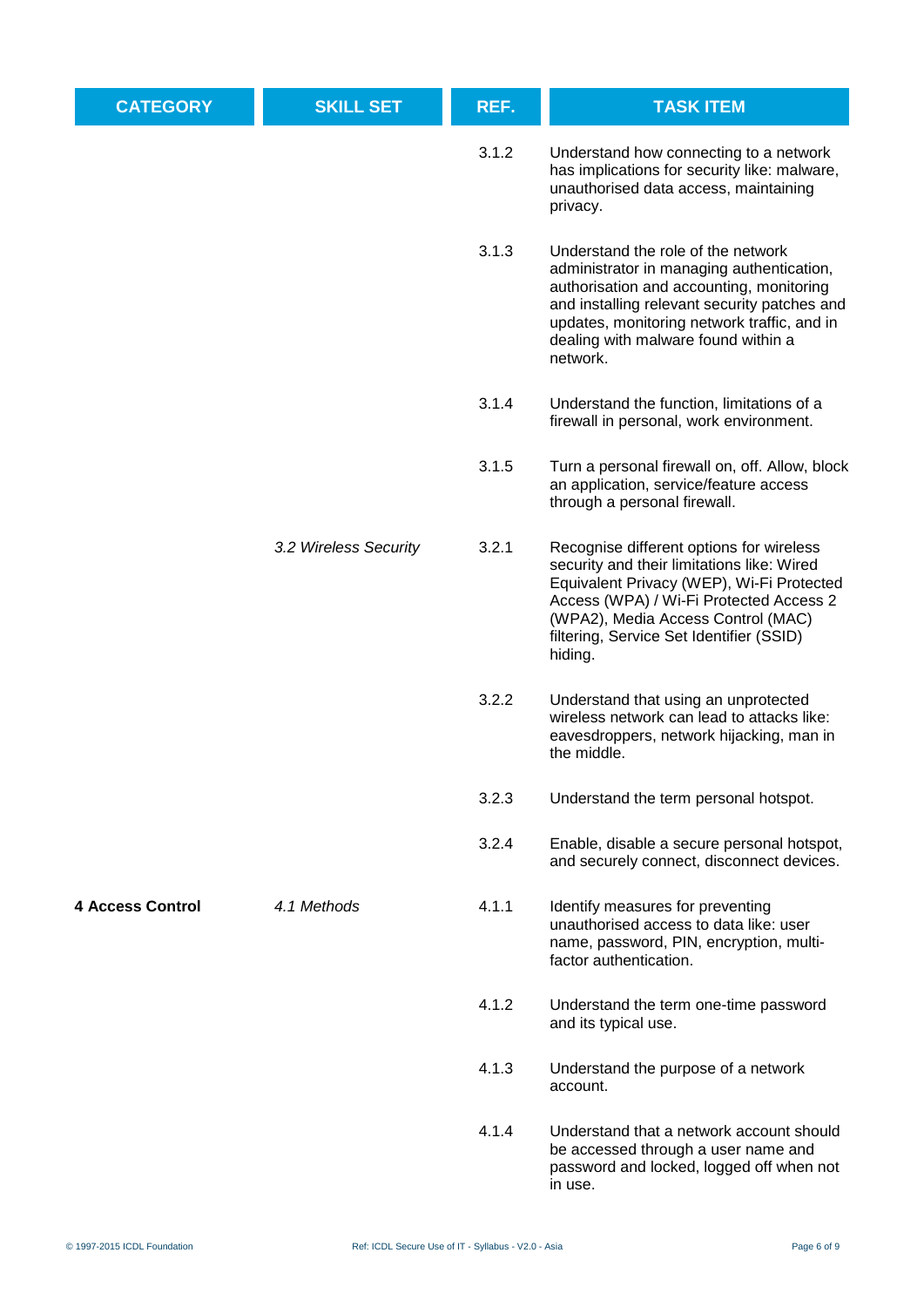| <b>CATEGORY</b>         | <b>SKILL SET</b>           | REF.  | <b>TASK ITEM</b>                                                                                                                                                                                                                 |
|-------------------------|----------------------------|-------|----------------------------------------------------------------------------------------------------------------------------------------------------------------------------------------------------------------------------------|
|                         |                            | 4.1.5 | Identify common biometric security<br>techniques used in access control like:<br>fingerprint, eye scanning, face recognition,<br>hand geometry.                                                                                  |
|                         | 4.2 Password<br>Management | 4.2.1 | Recognise good password policies, like:<br>adequate password length, adequate letter,<br>number and special characters mix, not<br>sharing passwords, changing them<br>regularly, different passwords for different<br>services. |
|                         |                            | 4.2.2 | Understand the function, limitations of<br>password manager software.                                                                                                                                                            |
| <b>5 Secure Web Use</b> | 5.1 Browser Settings       | 5.1.1 | Select appropriate settings for enabling,<br>disabling autocomplete, autosave when<br>completing a form.                                                                                                                         |
|                         |                            | 5.1.2 | Delete private data from a browser like:<br>browsing history, download history, cached<br>Internet files, passwords, cookies,<br>autocomplete data.                                                                              |
|                         | 5.2 Secure Browsing        | 5.2.1 | Be aware that certain online activity<br>(purchasing, banking) should only be<br>undertaken on secure web pages using a<br>secure network connection.                                                                            |
|                         |                            | 5.2.2 | Identify ways to confirm the authenticity of<br>a website like: content quality, currency,<br>valid URL, company or owner information,<br>contact information, security certificate,<br>validating domain owner.                 |
|                         |                            | 5.2.3 | Understand the term pharming.                                                                                                                                                                                                    |
|                         |                            | 5.2.4 | Understand the function and types of<br>content-control software like: Internet<br>filtering software, parental control software.                                                                                                |
| <b>6 Communications</b> | 6.1 E-Mail                 | 6.1.1 | Understand the purpose of encrypting,<br>decrypting an e-mail.                                                                                                                                                                   |
|                         |                            | 6.1.2 | Understand the term digital signature.                                                                                                                                                                                           |
|                         |                            | 6.1.3 | Identify possible fraudulent e-mail,<br>unsolicited e-mail.                                                                                                                                                                      |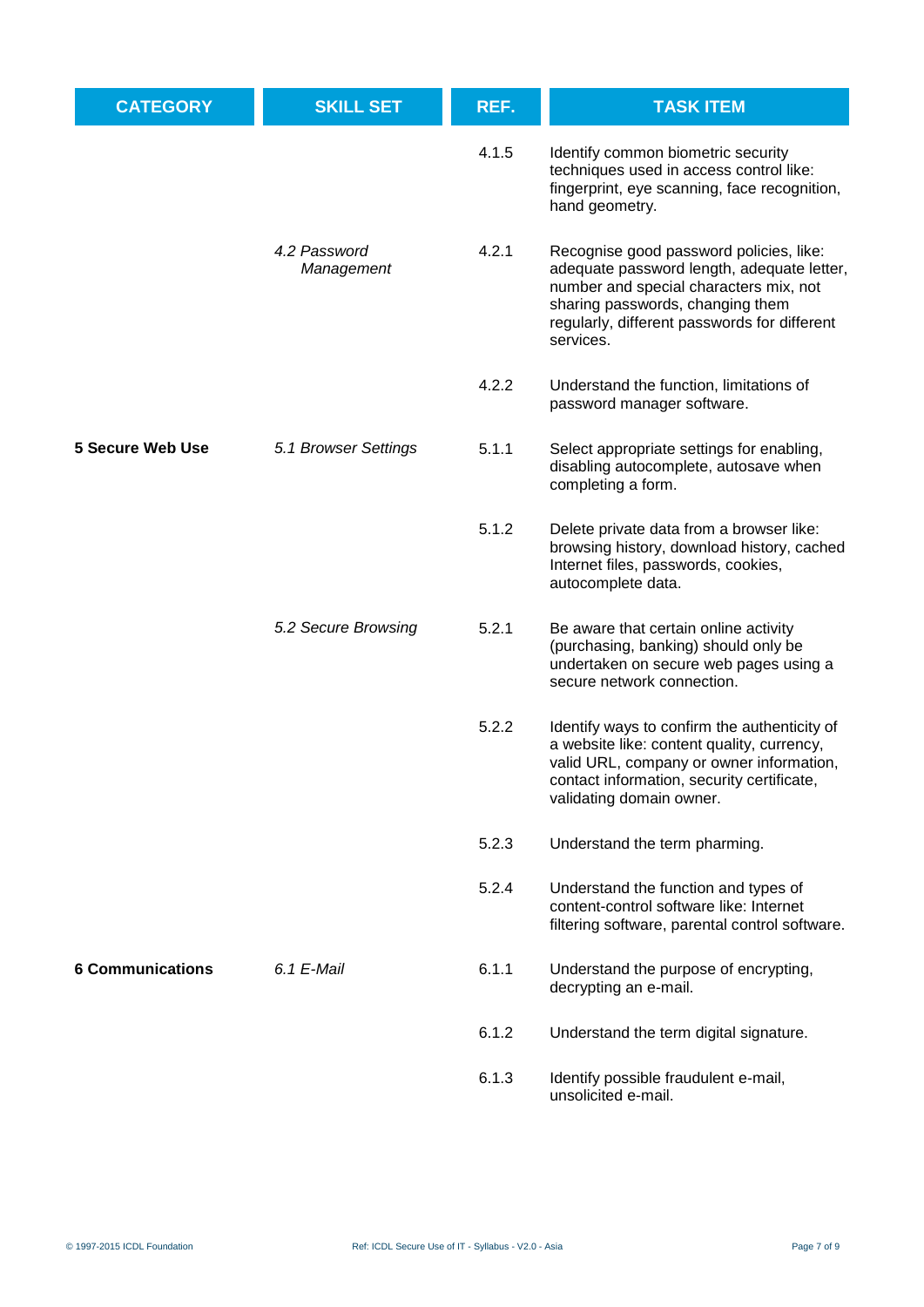| <b>CATEGORY</b> | <b>SKILL SET</b>                  | REF.  | <b>TASK ITEM</b>                                                                                                                                                                                                          |
|-----------------|-----------------------------------|-------|---------------------------------------------------------------------------------------------------------------------------------------------------------------------------------------------------------------------------|
|                 |                                   | 6.1.4 | Identify common characteristics of phishing<br>like: using names of legitimate<br>organisations, people, false web links,<br>logos and branding, encouraging<br>disclosure of personal information.                       |
|                 |                                   | 6.1.5 | Be aware that you can report phishing<br>attempts to the legitimate organisation,<br>relevant authorities.                                                                                                                |
|                 |                                   | 6.1.6 | Be aware of the danger of infecting a<br>computer or device with malware by<br>opening an e-mail attachment that contains<br>a macro or an executable file.                                                               |
|                 | 6.2 Social Networking             | 6.2.1 | Understand the importance of not<br>disclosing confidential or personal<br>identifiable information on social<br>networking sites.                                                                                        |
|                 |                                   | 6.2.2 | Be aware of the need to apply and<br>regularly review appropriate social<br>networking account settings like: account<br>privacy, location.                                                                               |
|                 |                                   | 6.2.3 | Apply social networking account settings:<br>account privacy, location.                                                                                                                                                   |
|                 |                                   | 6.2.4 | Understand potential dangers when using<br>social networking sites like: cyber bullying,<br>grooming, malicious disclosure of personal<br>content, false identities, fraudulent or<br>malicious links, content, messages. |
|                 |                                   | 6.2.5 | Be aware that you can report inappropriate<br>social network use or behaviour to the<br>service provider, relevant authorities.                                                                                           |
|                 | 6.3 VoIP and Instant<br>Messaging | 6.3.1 | Understand the security vulnerabilities of<br>instant messaging (IM) and Voice over IP<br>(VoIP) like: malware, backdoor access,<br>access to files, eavesdropping.                                                       |
|                 |                                   | 6.3.2 | Recognise methods of ensuring<br>confidentiality while using IM and VoIP like:<br>encryption, non-disclosure of important<br>information, restricting file sharing.                                                       |
|                 | 6.4 Mobile                        | 6.4.1 | Understand the possible implications of<br>using applications from unofficial<br>application stores like: mobile malware,<br>unnecessary resource utilisation, access to<br>personal data, poor quality, hidden costs.    |